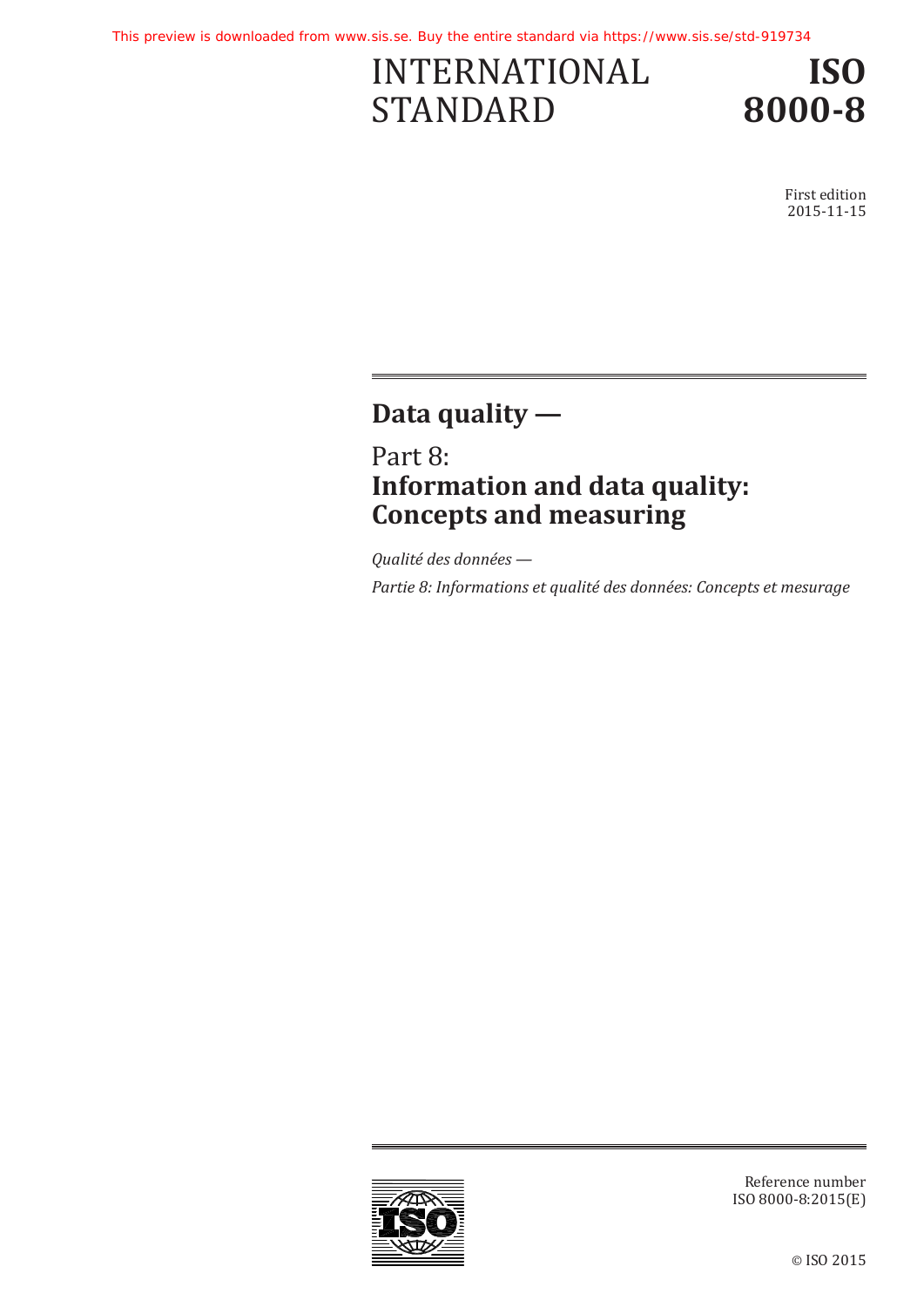

#### © ISO 2015, Published in Switzerland

All rights reserved. Unless otherwise specified, no part of this publication may be reproduced or utilized otherwise in any form or by any means, electronic or mechanical, including photocopying, or posting on the internet or an intranet, without prior written permission. Permission can be requested from either ISO at the address below or ISO's member body in the country of the requester.

ISO copyright office Ch. de Blandonnet 8 • CP 401 CH-1214 Vernier, Geneva, Switzerland Tel. +41 22 749 01 11 Fax +41 22 749 09 47 copyright@iso.org www.iso.org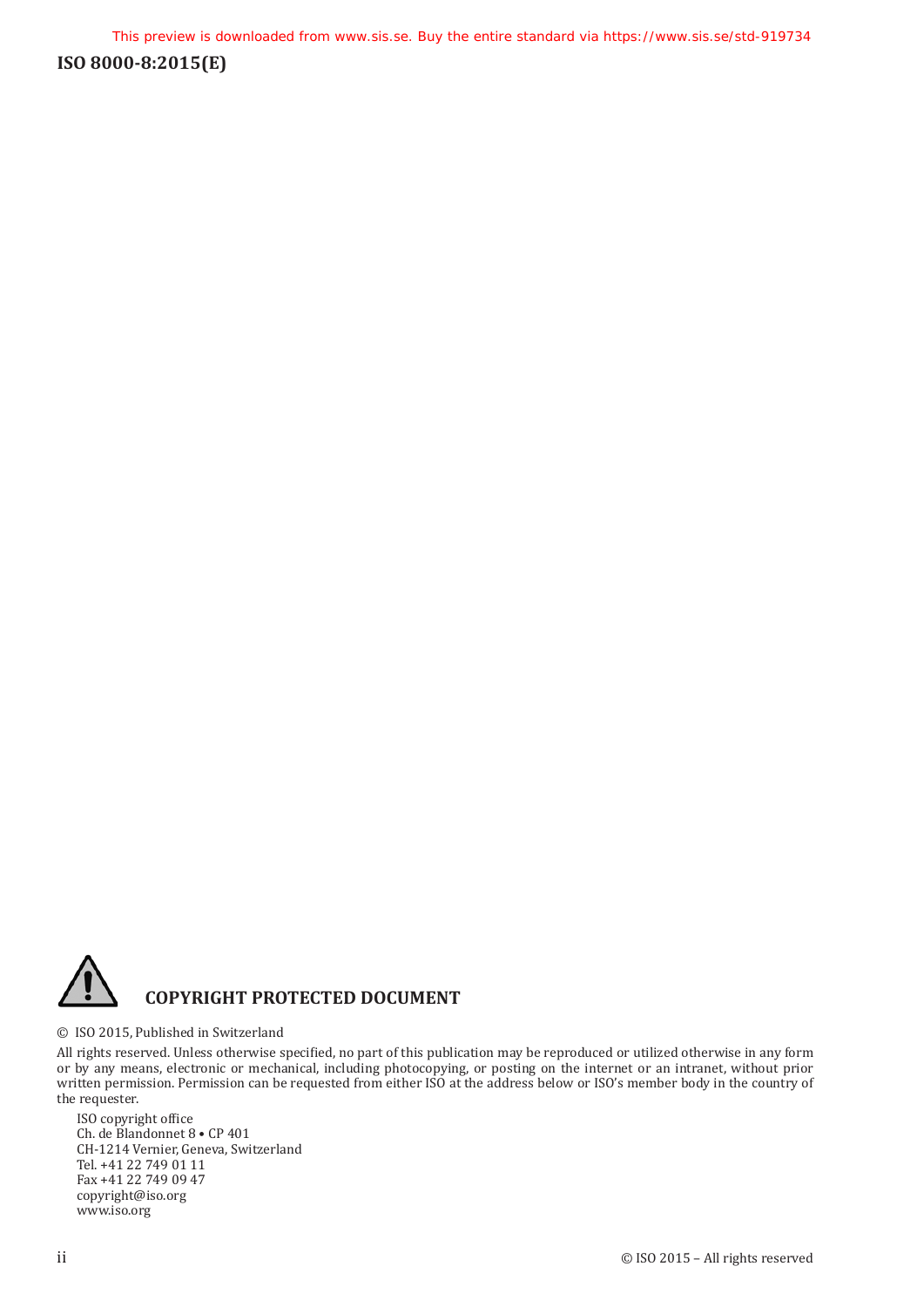Page

# **Contents**

|              |  | Foreword                                                                                                                                                                        |  |  |
|--------------|--|---------------------------------------------------------------------------------------------------------------------------------------------------------------------------------|--|--|
|              |  |                                                                                                                                                                                 |  |  |
|              |  | $\textbf{Scope} \texttt{} \texttt{} \texttt{1}$                                                                                                                                 |  |  |
| $\mathbf{2}$ |  |                                                                                                                                                                                 |  |  |
| 3            |  |                                                                                                                                                                                 |  |  |
| 4            |  |                                                                                                                                                                                 |  |  |
| 5            |  | <b>Information and data quality</b><br>5.1 Syntactic quality<br>3.3 Semantic quality<br>3.3 Pragmatic quality<br>5.3 Pragmatic quality<br>5.3 5.3 Semantic quality<br>5.3 5.3 5 |  |  |
| 6            |  |                                                                                                                                                                                 |  |  |
|              |  |                                                                                                                                                                                 |  |  |
|              |  |                                                                                                                                                                                 |  |  |
|              |  |                                                                                                                                                                                 |  |  |
|              |  |                                                                                                                                                                                 |  |  |
|              |  |                                                                                                                                                                                 |  |  |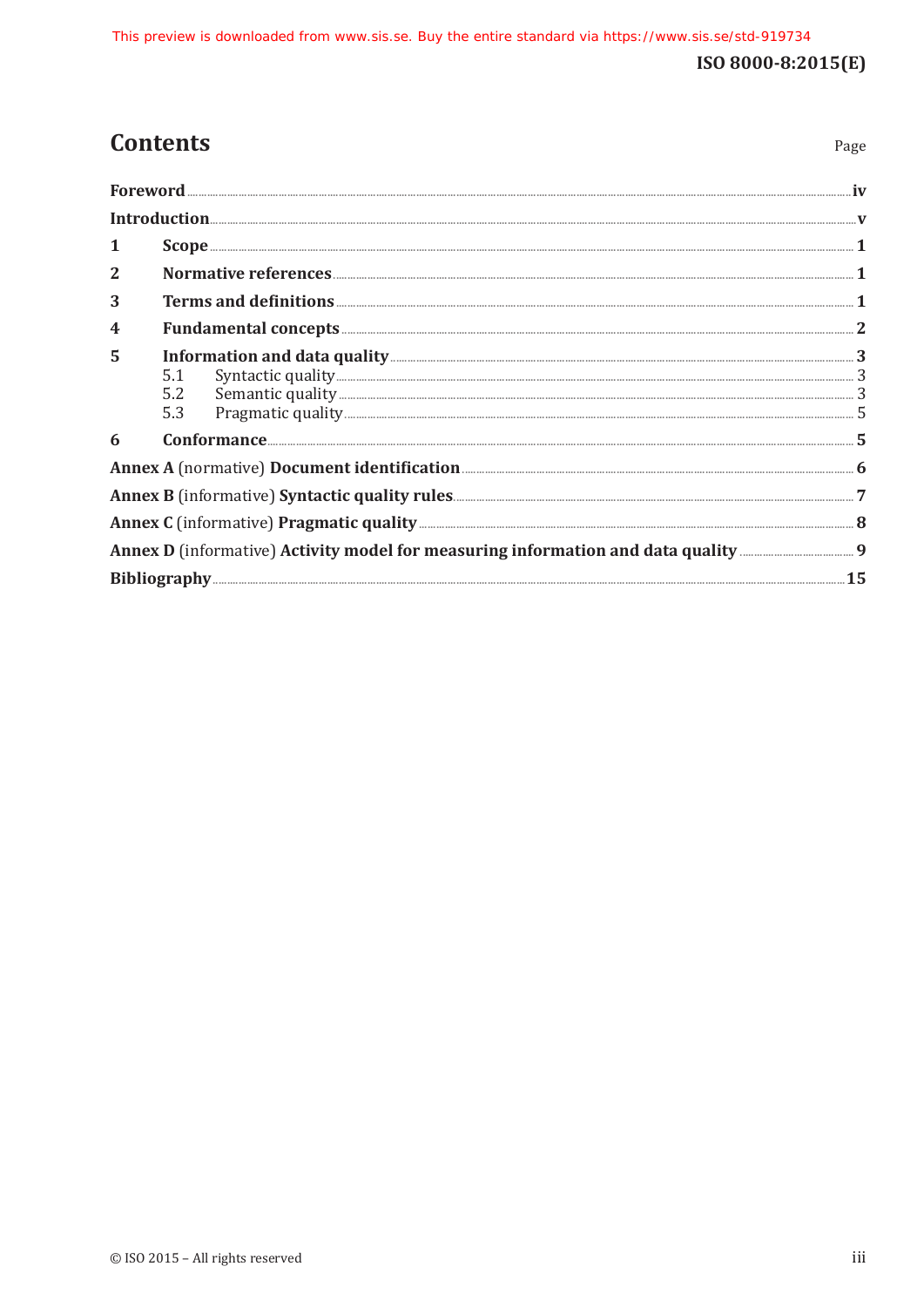# <span id="page-3-0"></span>**Foreword**

ISO (the International Organization for Standardization) is a worldwide federation of national standards bodies (ISO member bodies). The work of preparing International Standards is normally carried out through ISO technical committees. Each member body interested in a subject for which a technical committee has been established has the right to be represented on that committee. International organizations, governmental and non-governmental, in liaison with ISO, also take part in the work. ISO collaborates closely with the International Electrotechnical Commission (IEC) on all matters of electrotechnical standardization.

The procedures used to develop this document and those intended for its further maintenance are described in the ISO/IEC Directives, Part 1. In particular the different approval criteria needed for the different types of ISO documents should be noted. This document was drafted in accordance with the editorial rules of the ISO/IEC Directives, Part 2 (see [www.iso.org/directives\)](http://www.iso.org/directives).

Attention is drawn to the possibility that some of the elements of this document may be the subject of patent rights. ISO shall not be held responsible for identifying any or all such patent rights. Details of any patent rights identified during the development of the document will be in the Introduction and/or on the ISO list of patent declarations received (see [www.iso.org/patents](http://www.iso.org/patents)).

Any trade name used in this document is information given for the convenience of users and does not constitute an endorsement.

For an explanation on the meaning of ISO specific terms and expressions related to conformity assessment, as well as information about ISO's adherence to the World Trade Organization (WTO) principles in the Technical Barriers to Trade (TBT) see the following URL: [www.iso.org/iso/foreword.html](http://www.iso.org/iso/foreword.html).

The committee responsible for this document is Technical Committee ISO/TC 184, *Industrial automation systems and integration*, Subcommittee SC 4 *Industrial data*.

ISO 8000 is organized as a series of parts, each published separately. The structure of ISO 8000 is described in ISO/TS 8000–1.

A complete list of parts of ISO 8000 is available from the Internet:

<http://www.iso.org/iso/home/store.htm>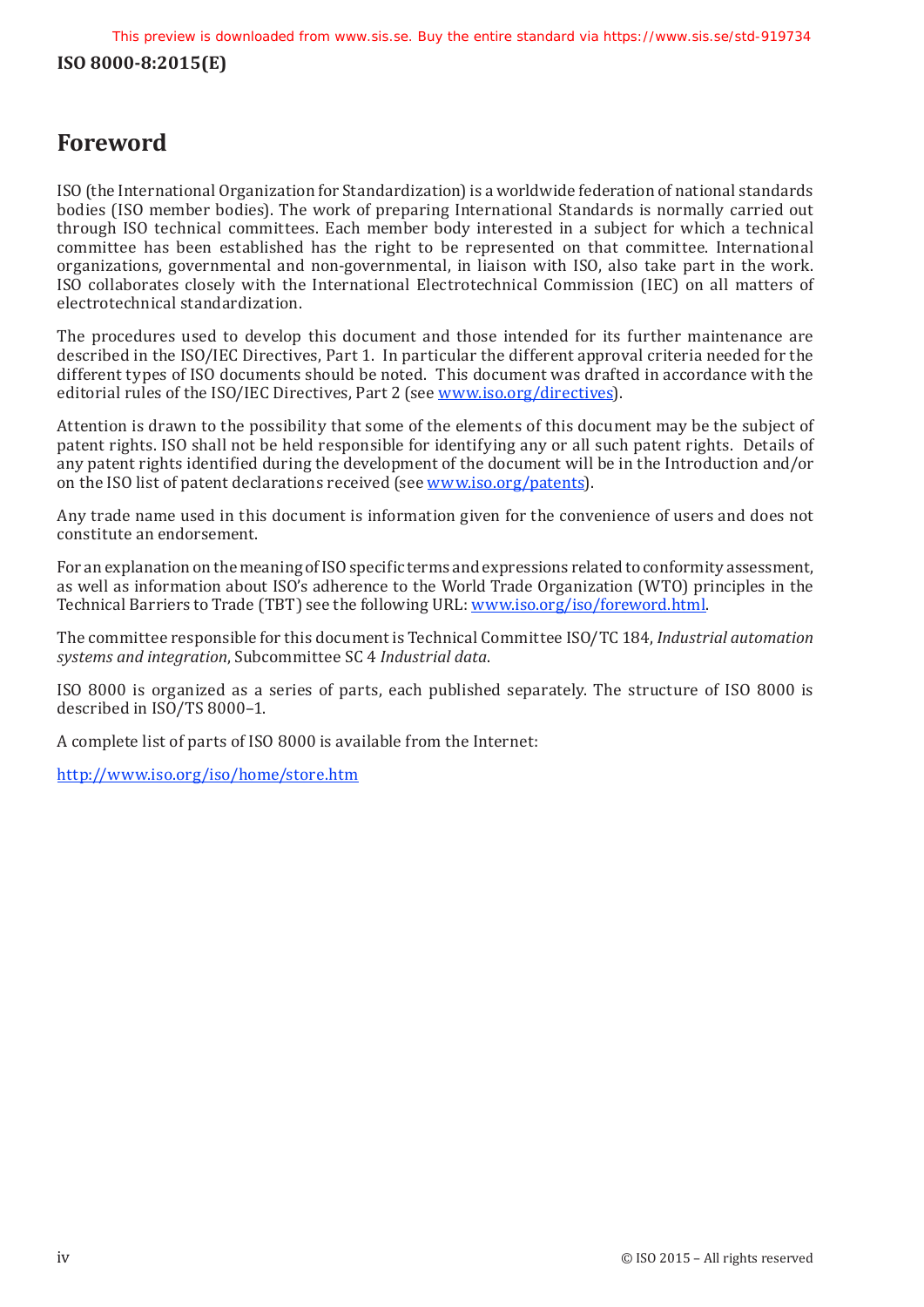# <span id="page-4-0"></span>**Introduction**

The ability to create, collect, store, maintain, transfer, process and present information and to support business processes in a timely and cost effective manner requires both an understanding of the characteristics of the information and data that determine its quality, and an ability to measure, manage and report on information and data quality.

ISO 8000 defines characteristics of information and data that determine its quality, and provides methods to manage, measure, and improve the quality of information and data.

When assessing the quality of information and data, it is useful to perform the assessment in accordance with documented methods. It is also important to document the tailoring of standardized methods with respect to the expectation and requirements pertinent to the business.

ISO 8000 includes parts applicable to all types of data, and parts applicable to specific types of data. ISO 8000 can be used independently or in conjunction with quality management systems.

This part of ISO 8000 can be used on its own or in conjunction with other parts of ISO 8000.

This part of ISO 8000 is intended for use by those actors that have a vested interest in information or data quality, with a focus on one or more information systems both inter-organization and intraorganization views, and throughout all life cycle phases.

When assessing whether the quality of information and data is sufficient, it is necessary to establish the threshold, pertinent to the business, for each object to be measured. This part of ISO 8000 does not set these thresholds.

When talking of measured values, it is important to state the scale used. This part of ISO 8000 does not define the scales against which the quality of information and data are measured, but call for them to be stated.

When communicating the result of the quantification of the quality of information and data, it is useful for the receiver to be able to understand the confidence of the result. In particular, it is important to know if any rule was not applied, or if any information or data was not checked.

This part of ISO 8000 provides the following:

- a definition of information and data quality;
- a structured way to plan and perform information and data quality measurements;
- prerequisites for measuring information and data quality;
- requirements for reporting information and data quality measurements.

This part of ISO 8000 is applicable independent of status of organization, type of information or data, hardware storage medium, software, information security and information life cycle stage.

This part of ISO 8000 can be used in relation to activities that use or depend on information or data.

These activities include capturing, storing, archiving, retrieving, tracking, transferring, displaying, delivering, and disposal of data.

NOTE The planned ISO 8000–9<sup>1</sup>) is intended to provide guidance on how to apply this part of ISO 8000 in a quality management system and through the life cycle stages of systems and software.

<sup>1)</sup> Under preparation.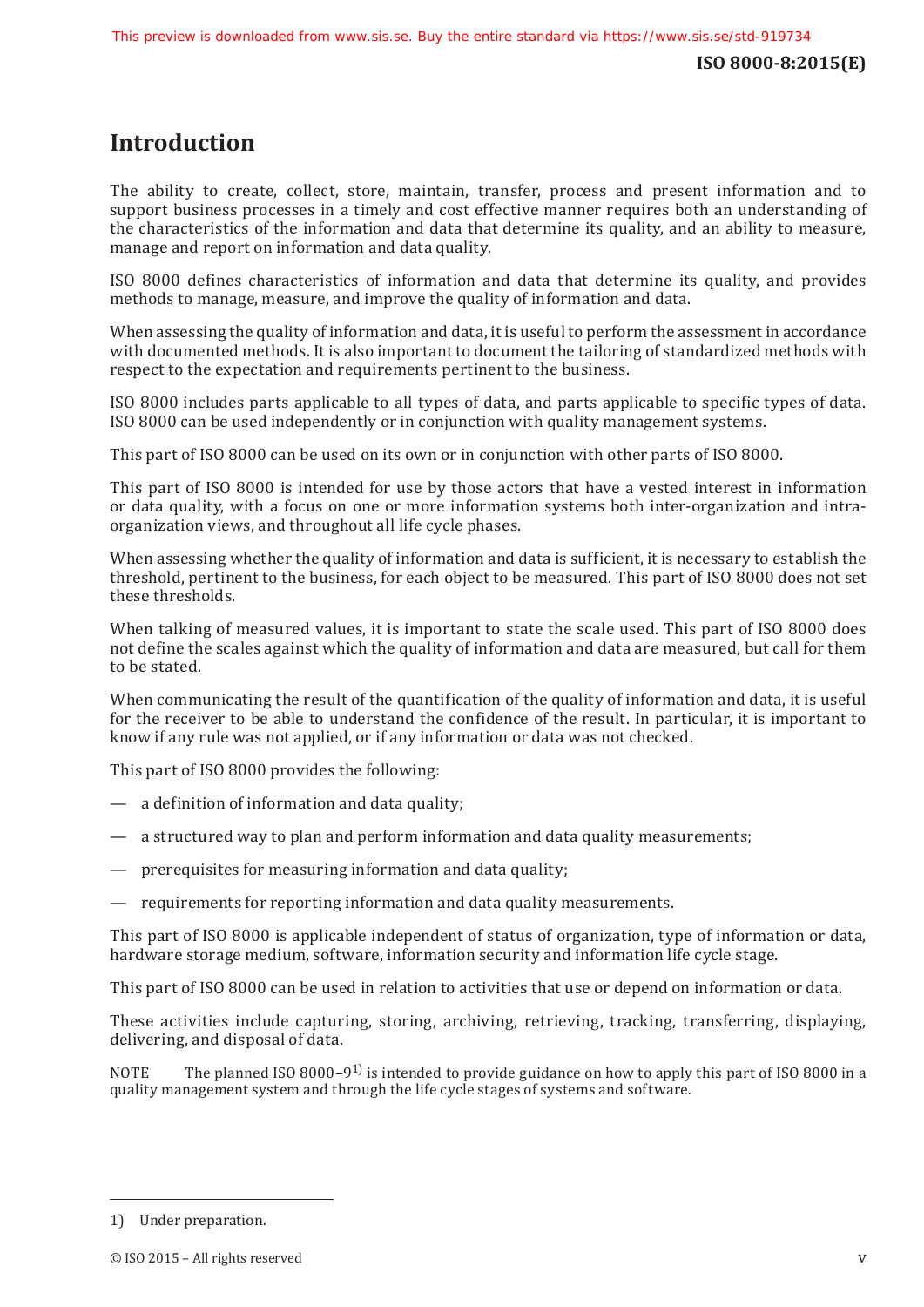This preview is downloaded from www.sis.se. Buy the entire standard via https://www.sis.se/std-919734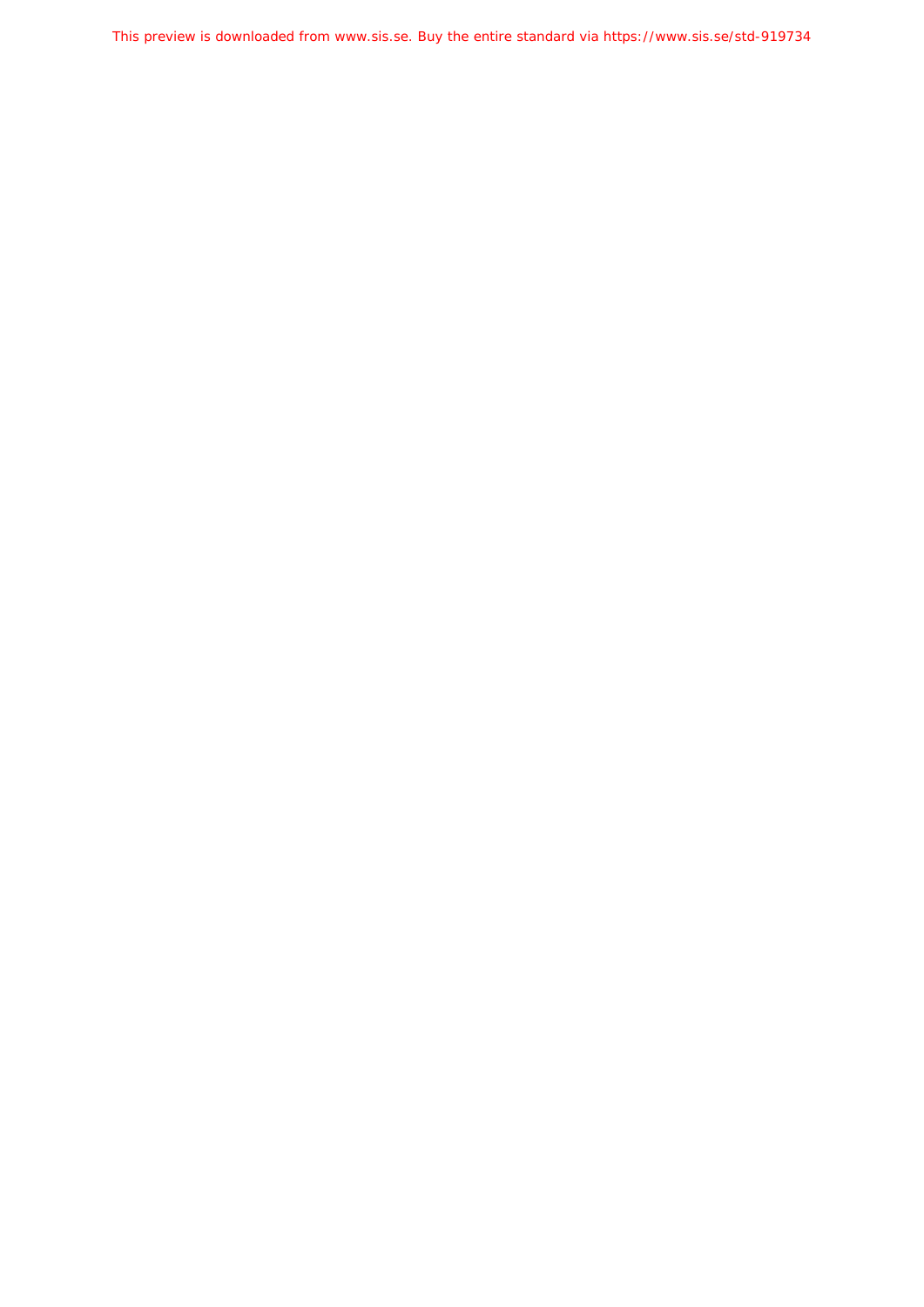#### <span id="page-6-0"></span>**INTERNATIONAL STANDARD ISO 8000-8:2015(E)**

# **Data quality —**

# Part 8: **Information and data quality: Concepts and measuring**

### **1 Scope**

This part of ISO 8000 describes fundamental concepts of information and data quality, and how these concepts apply to quality management processes and quality management systems.

It also specifies prerequisites for measuring information and data quality when executed within quality management processes and quality management systems.

### **2 Normative references**

The following documents, in whole or in part, are normatively referenced in this document and are indispensable for its application. For dated references, only the edition cited applies. For undated references, the latest edition of the referenced document (including any amendments) applies.

ISO 8000–2, *Data quality — Part 2: Vocabulary*

### **3 Terms and definitions**

For the purposes of this document, the terms and definitions given in ISO 8000–2 and the following apply.

#### **3.1**

#### **data**

reinterpretable representation of information in a formalized manner suitable for communication, interpretation, or processing

[SOURCE: ISO/IEC 2382:2015, 2121272, modified — Notes to entry have been removed.]

#### **3.2**

#### **entity**

concrete or abstract thing in the domain under consideration

[SOURCE: ISO 19439:2006, 3.29, modified — The word "any" has been removed at the start of the definition.]

#### **3.3**

#### **information**

knowledge concerning objects, such as facts, events, things, processes, or ideas, including concepts, that within a certain context has a particular meaning

[SOURCE: ISO/IEC 2382:2015, 2121271, modified — Field of application and notes to entry have been removed.]

#### **3.4**

**metadata** data that defines and describes other data

[SOURCE: ISO/IEC 11179-1:2004, 3.2.16]